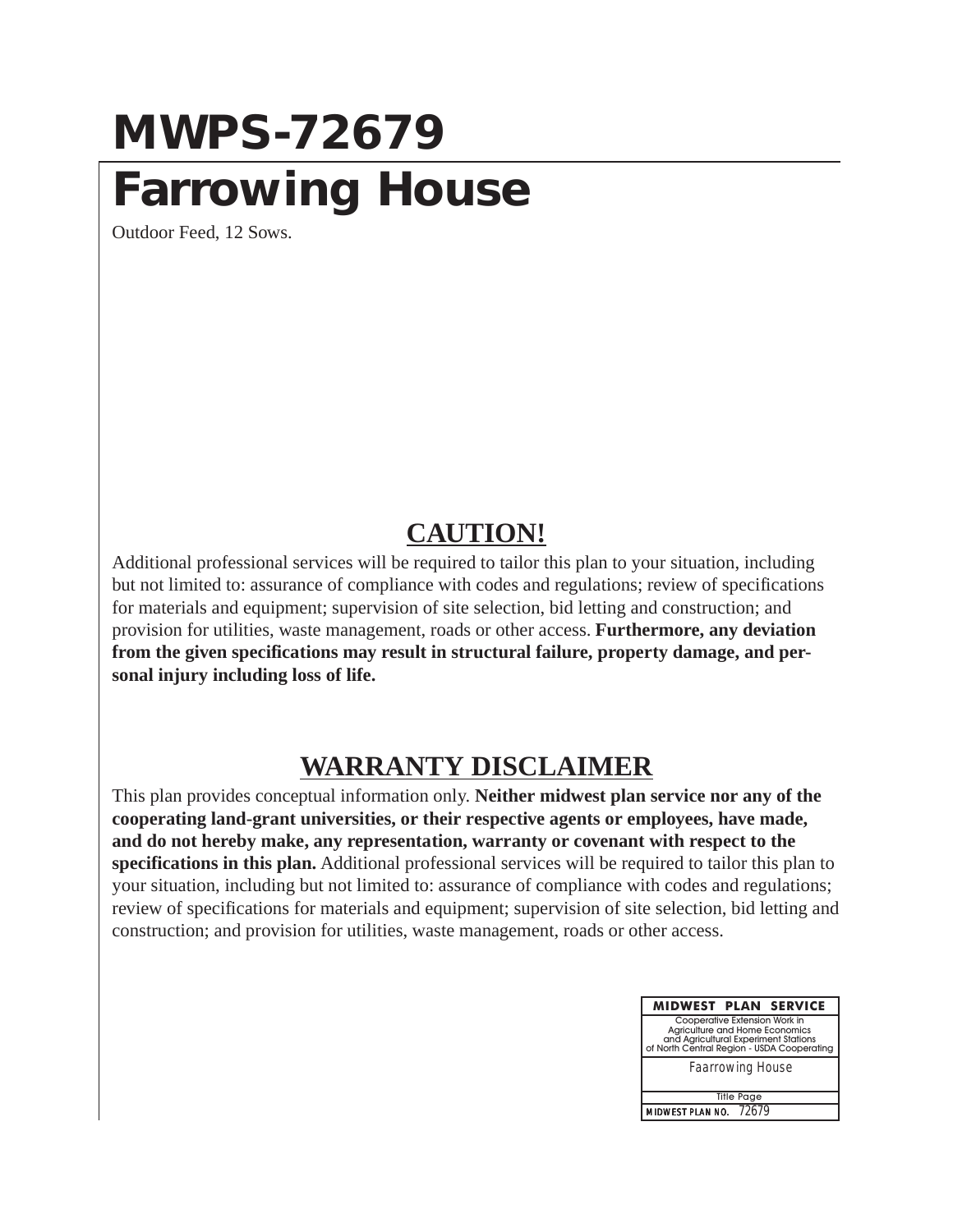### Fian MWPS-72679

 $\frac{1}{2}$ 

### Farrowing House; Outdoor Feeding

This plan is for a  $24'$  x 36' stud-frame building bousing 12 around in farrowing stable. A variable speed fan provides feroad proposition weather permits A 12' x 24' ondoor for natural weather or money and the studied of

General Specifications If stalls are longer than 7 ft, increase building width to 26'-0"

# Fans: Select exhaust fans for the stated capacity at W, static

Concrete: Use 3500 psi concrete with 7% air entranment.<br>Use steel of at least 40,000 psi yield. Install steel and concrete<br>carefully and accurately. anssauc

- 
- If building is to be bedded:
- 
- 
- 
- e Desired building sir temperature is about 65T?<br>experiment farrowing, provide an 18,000 Bui furnace (1500<br>e For winter farrowing, provide an 18,000 Bui furnace (1500<br>Buiydall) with a thermostat set at 66T? • Set the fan controller to provide about 240 cfm when room<br>temperature is 65 F.
- 
- 
- 
- If building is not be bedeeled:<br>
Serbret humane (18,000 But) thermostate at FSF.<br>
Serbret humane (18,000 But) thermostate at FSF. Set the fan<br>
controller to provide about 240 cfm at 72°. A thermostate<br>
controller to provi
- 
- rowing<br>• Or, with no floor heat, provide heat over creeps, of sbout 600<br>• wats: (2000) Bul) per stall with healtamps or radiant

## Protecting swine from fan failure.

We know of no device that will successfully ventilate a hog house automatically in the case of failure of one or more fans or the whole electrical system.

- · Install a loud automatic warning system to alert anyone at or near the farmstead.
- $\bullet$  Have someone baby-sit your animals if you are going to be  $\bullet$  Have someone baby-sit your animals if you are going to be
- out, or if your berd is in an especially sensitive stage to out, or if your berd is in an especially sensitive stage to obtain instructions on what to do in bot weather, mild weather, only weather, who to phone for additi
- 
- 
- $\bullet$  Prepare walk-doors and perhaps summer ventilation panels  $\bullet$  Prepare walk-doors and perhaps summer ventilation panels  $\bullet$  Consisped part panels and in hot weather, circulating fans.  $\bullet$  Consisper pit fans and, in
- when power fails.

### ullding space and production cycles

Mibrough many variations are successful, the abundum<br>plane mights gradienty for some production systems. Plan building capacity for some production systems.<br>Plan building capacity for some graduction systems.<br>Plane buildi

#### $\begin{array}{c}\n\text{twice} \\
\text{Either} \\
\text{Bither}\n\end{array}$

a) Move sows and litters to sow-pig rursing pens at 1-3 weeks, depending on how soon the farrowing stalls are needed for the next

**SANOIS** 

ï



Return sows to breeding and gestation Wean pigs at 3-6 weeks, putting 3-4 littlers<br>together.

- facilities
- 
- 
- Or.<br>b) Wean pigs at 4-6 weeks (20-25 lb)<br>Move pigs to nursery.<br>Return sows to breeding and gestating
- Move pigs to finishing unit at 10 weeks (60 1b.) (As legs maller pound at a bount 8 weeks.) Put into manifer pound it a found on the second at a bound of weeks.) Put into manifer point if you have two persists. Armore pig
	-
- 
- marketed early.
- Sows are often rebred during the first or second<br>heat period after weaning, and farrow about 16 weeks later

### TYPICAL HOUSING CYCLES





### LUMBER SPECIFICATIONS

Roof Purtins and Studs Construction Grade (Doug Fir. Southern<br>Pine or Hem Fir)

#### Trusse See Truss Page

Phywood Sheathing— $\frac{1}{2}$ ir C-C Ext ("identifica-Sidinal restries" = 2010)<br>iton Index" = 2010)<br>Siding and Wall Lining and Ceiling— $\frac{1}{2}$ iir<br>Siding and Wall Lining and Ceiling—Indexity<br>or  $\frac{1}{2}$ ir C-C Ext with Medi

# **GRIBA**

**FRP Plywood** is a composite material using<br>plywood overlaid with a layer of plastic. It is<br>moisture resistant and more durable and assier to clean than plywood.

### Sills and Fascia Pressure Presenative Treated (Southern<br>Yellow Pine or equivalent) Crecsote—8<br>pcf, Penta—0.40 pcf, ACC—0.25 pcf.<br>ACA or CCA (Type A or B)—0.23 pcf.

#### ungus attack. . T. means lumber pressure<br>ervalive treated against insect 을 걸<br>큰 류



| 24' Truss Sheet | snid sabed to    | Outdoor Feeding, 12 Sows<br><b>TAROWING HOUSE</b> | Cooperative Extension & Research in Agriculture<br><b>B</b> Home Economics in the 12 North Central<br>Universites-USDA Cooperating |                    |
|-----------------|------------------|---------------------------------------------------|------------------------------------------------------------------------------------------------------------------------------------|--------------------|
| mwps-72679      | <b>Plan No.</b>  |                                                   |                                                                                                                                    | MIDAESE AN SERVICE |
| $\frac{1}{9}$   | a6e <sub>d</sub> |                                                   |                                                                                                                                    |                    |

Copyright c 1978 Midwest Plan Service Ames IA 50011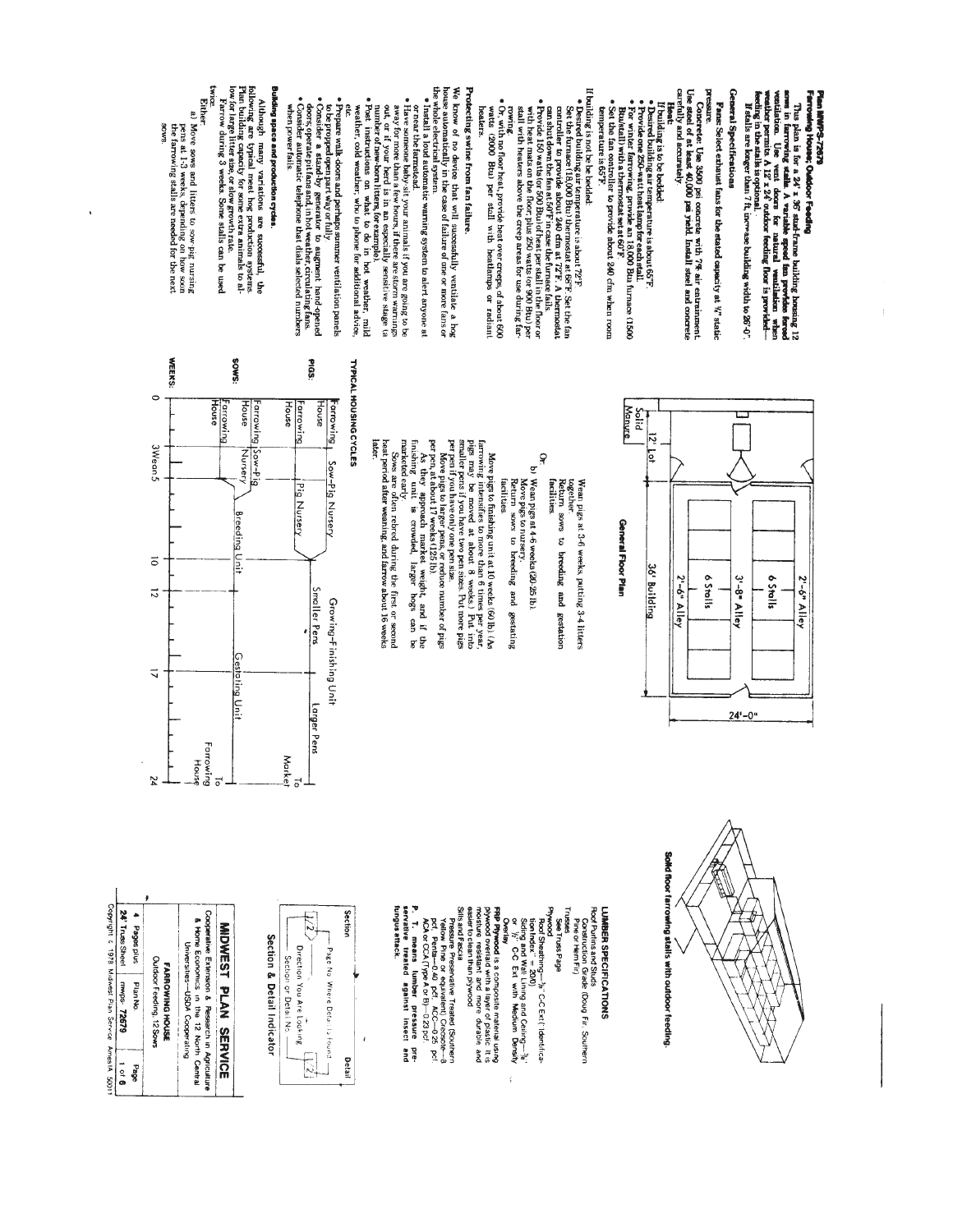

 $\mathbf{j}$ 

 $\bar{t}$ 

 $\ddot{\phantom{0}}$ 

 $\bar{\mathrm{r}}$ 

J

**4** Peperson Paints (2008)<br>26 Thursday Tilling Taylor 2*3 8*<br>Convolt (1978 Monest Pain Serice American S011) Cooperative Extension & Research in Agriculture<br>& Heme Economics in the 12 North Cantral<br>Universities-USDA Cooperating PARROWING HOUSE<br>Outdor Feiding, 1280in

OUTDOOR FEEDING AREA-2/2

 $12^{4}-0^{m}$ 

 $\frac{3}{2}$ 

 $\frac{1}{\sqrt{2}}$ 

MIDWEST PLAN SERVICE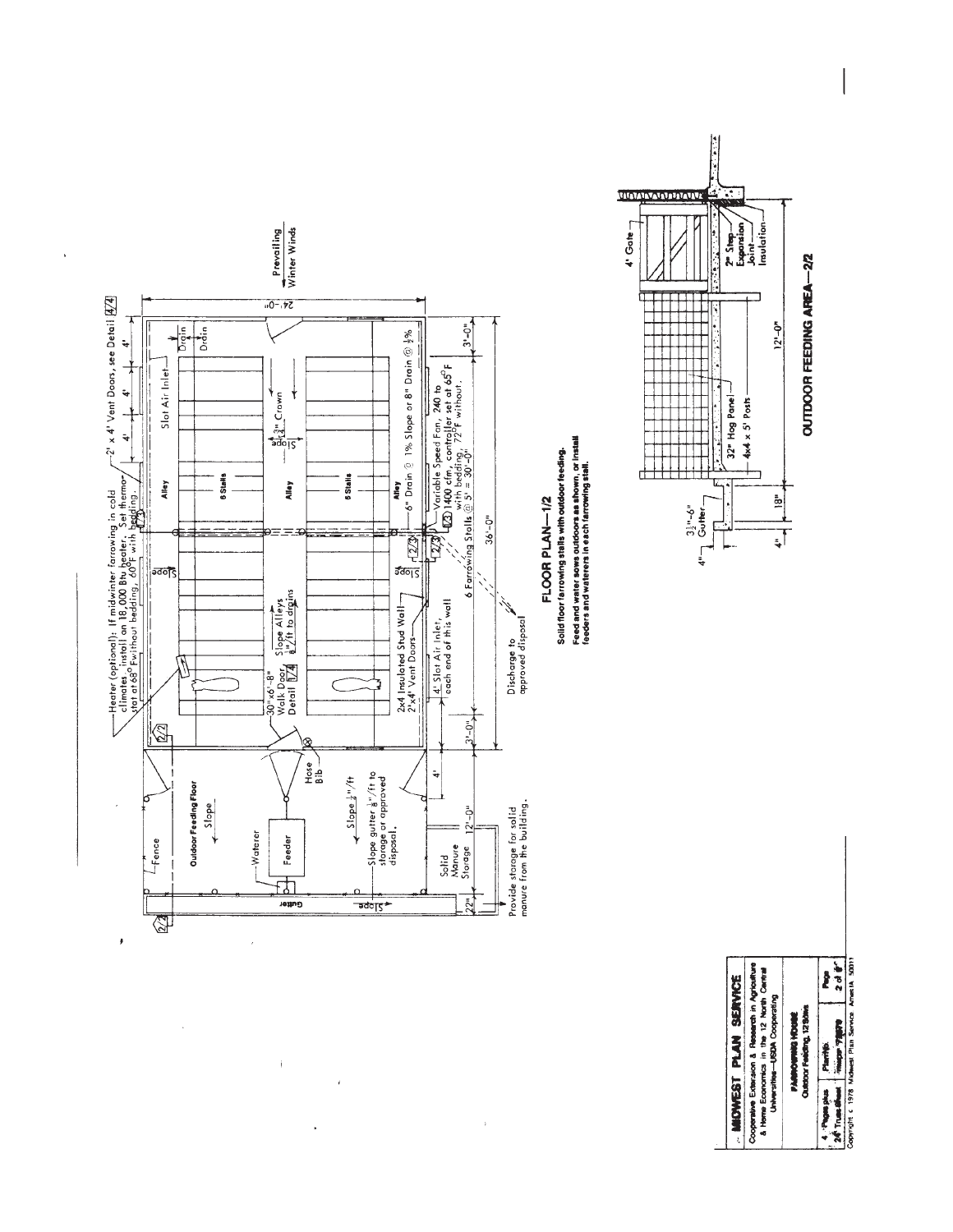